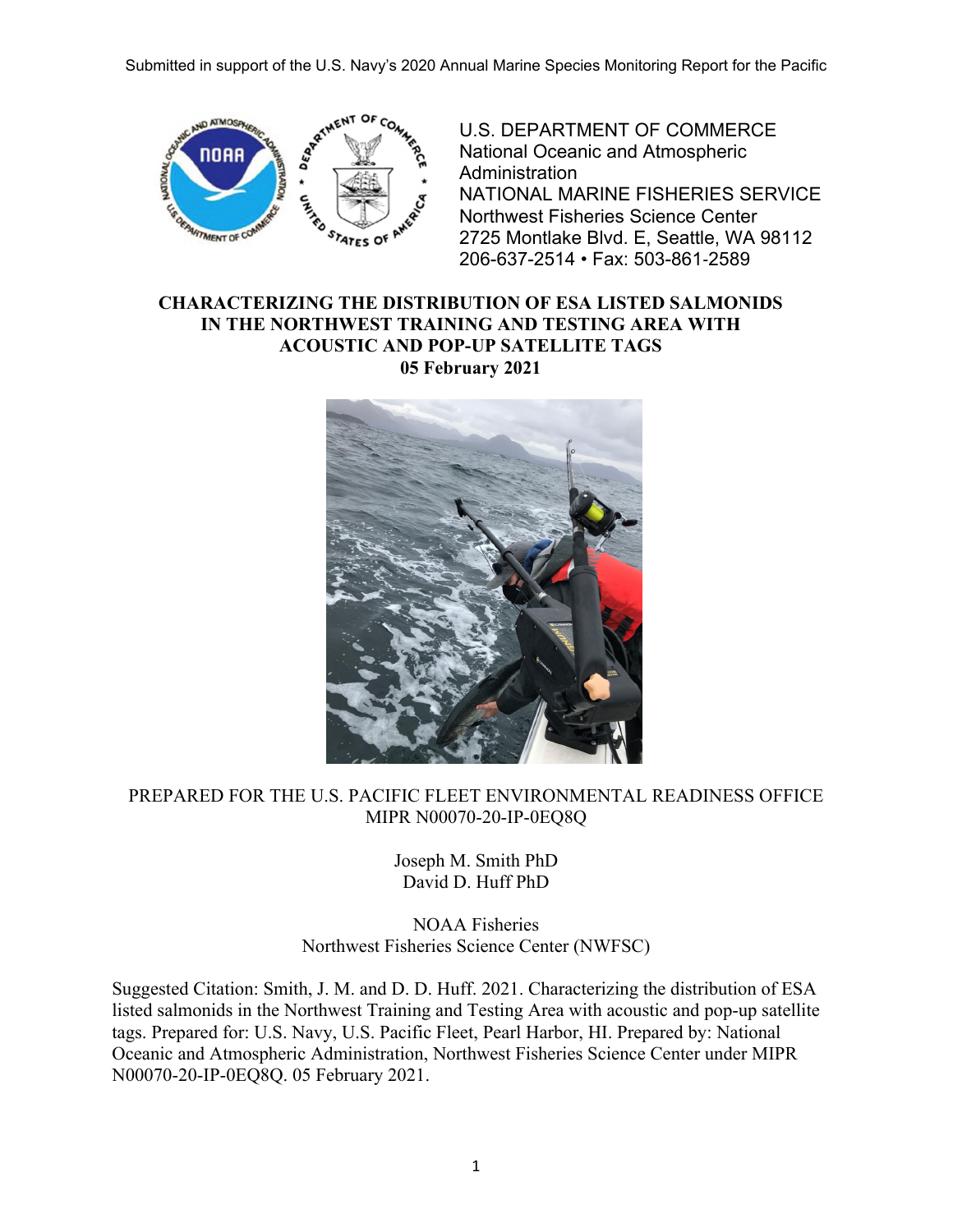| Submitted in support of the U.S. Navy's 2020 Annual Marine Species Monitoring Report for the Pacific                                                                                                                                                                                                                                                                                                                                                                                                                                                                                                                                                                                                                                                                                                                                                                                                                                                                                                                                                                                                                                                                                                                                                                                                    |                                        |                                                                                                          |                                                                                                                                                                                                                                                                                                                                   |                                           |                             |                                                                                                                                                                                                                                                                                                                                                                              |  |  |
|---------------------------------------------------------------------------------------------------------------------------------------------------------------------------------------------------------------------------------------------------------------------------------------------------------------------------------------------------------------------------------------------------------------------------------------------------------------------------------------------------------------------------------------------------------------------------------------------------------------------------------------------------------------------------------------------------------------------------------------------------------------------------------------------------------------------------------------------------------------------------------------------------------------------------------------------------------------------------------------------------------------------------------------------------------------------------------------------------------------------------------------------------------------------------------------------------------------------------------------------------------------------------------------------------------|----------------------------------------|----------------------------------------------------------------------------------------------------------|-----------------------------------------------------------------------------------------------------------------------------------------------------------------------------------------------------------------------------------------------------------------------------------------------------------------------------------|-------------------------------------------|-----------------------------|------------------------------------------------------------------------------------------------------------------------------------------------------------------------------------------------------------------------------------------------------------------------------------------------------------------------------------------------------------------------------|--|--|
|                                                                                                                                                                                                                                                                                                                                                                                                                                                                                                                                                                                                                                                                                                                                                                                                                                                                                                                                                                                                                                                                                                                                                                                                                                                                                                         |                                        | <b>REPORT DOCUMENTATION PAGE</b>                                                                         |                                                                                                                                                                                                                                                                                                                                   | <b>Form Approved</b><br>OMB No. 0704-0188 |                             |                                                                                                                                                                                                                                                                                                                                                                              |  |  |
|                                                                                                                                                                                                                                                                                                                                                                                                                                                                                                                                                                                                                                                                                                                                                                                                                                                                                                                                                                                                                                                                                                                                                                                                                                                                                                         |                                        | Paperwork Reduction Project (0704-0188) Washington, DC 20503.                                            | of information, including suggestions for reducing this burden to Washington Headquarters Service, Directorate for Information Operations and Reports,<br>1215 Jefferson Davis Highway, Suite 1204, Arlington, VA 22202-4302, and to the Office of Management and Budget,<br>PLEASE DO NOT RETURN YOUR FORM TO THE ABOVE ADDRESS. |                                           |                             | Public reporting burden for this collection of information is estimated to average 1 hour per response, including the time for reviewing instructions, searching data sources,<br>gathering and maintaining the data needed, and completing and reviewing the collection of information. Send comments regarding this burden estimate or any other aspect of this collection |  |  |
| 02-05-2021                                                                                                                                                                                                                                                                                                                                                                                                                                                                                                                                                                                                                                                                                                                                                                                                                                                                                                                                                                                                                                                                                                                                                                                                                                                                                              | 1. REPORT DATE (DD-MM-YYYY)            |                                                                                                          | 2. REPORT TYPE<br>Monitoring report                                                                                                                                                                                                                                                                                               |                                           |                             | 3. DATES COVERED (From - To)<br>March 2020 - October 2020                                                                                                                                                                                                                                                                                                                    |  |  |
| <b>4. TITLE AND SUBTITLE</b><br>CHARACTERIZING THE DISTRIBUTION OF ESA LISTED<br>SALMONIDS IN THE NORTHWEST TRAINING AND TESTING AREA                                                                                                                                                                                                                                                                                                                                                                                                                                                                                                                                                                                                                                                                                                                                                                                                                                                                                                                                                                                                                                                                                                                                                                   |                                        |                                                                                                          |                                                                                                                                                                                                                                                                                                                                   |                                           |                             | <b>5a. CONTRACT NUMBER</b><br>N62470-15-D-8006                                                                                                                                                                                                                                                                                                                               |  |  |
|                                                                                                                                                                                                                                                                                                                                                                                                                                                                                                                                                                                                                                                                                                                                                                                                                                                                                                                                                                                                                                                                                                                                                                                                                                                                                                         |                                        | WITH ACOUSTIC AND POP-UP SATELLITE TAGS                                                                  |                                                                                                                                                                                                                                                                                                                                   |                                           |                             | <b>5b. GRANT NUMBER</b>                                                                                                                                                                                                                                                                                                                                                      |  |  |
|                                                                                                                                                                                                                                                                                                                                                                                                                                                                                                                                                                                                                                                                                                                                                                                                                                                                                                                                                                                                                                                                                                                                                                                                                                                                                                         |                                        |                                                                                                          |                                                                                                                                                                                                                                                                                                                                   |                                           |                             | <b>5c. PROGRAM ELEMENT NUMBER</b>                                                                                                                                                                                                                                                                                                                                            |  |  |
| 6. AUTHOR(S)<br>Joseph M. Smith                                                                                                                                                                                                                                                                                                                                                                                                                                                                                                                                                                                                                                                                                                                                                                                                                                                                                                                                                                                                                                                                                                                                                                                                                                                                         |                                        |                                                                                                          |                                                                                                                                                                                                                                                                                                                                   |                                           |                             | <b>5d. PROJECT NUMBER</b>                                                                                                                                                                                                                                                                                                                                                    |  |  |
| David D. Huff                                                                                                                                                                                                                                                                                                                                                                                                                                                                                                                                                                                                                                                                                                                                                                                                                                                                                                                                                                                                                                                                                                                                                                                                                                                                                           |                                        |                                                                                                          |                                                                                                                                                                                                                                                                                                                                   |                                           |                             | <b>5e. TASK NUMBER</b>                                                                                                                                                                                                                                                                                                                                                       |  |  |
|                                                                                                                                                                                                                                                                                                                                                                                                                                                                                                                                                                                                                                                                                                                                                                                                                                                                                                                                                                                                                                                                                                                                                                                                                                                                                                         |                                        |                                                                                                          |                                                                                                                                                                                                                                                                                                                                   |                                           | <b>5f. WORK UNIT NUMBER</b> |                                                                                                                                                                                                                                                                                                                                                                              |  |  |
| 7. PERFORMING ORGANIZATION NAME(S) AND ADDRESS(ES)<br>8. PERFORMING ORGANIZATION<br><b>REPORT NUMBER</b><br>NOAA Fisheries, Northwest Fisheries Science Center                                                                                                                                                                                                                                                                                                                                                                                                                                                                                                                                                                                                                                                                                                                                                                                                                                                                                                                                                                                                                                                                                                                                          |                                        |                                                                                                          |                                                                                                                                                                                                                                                                                                                                   |                                           |                             |                                                                                                                                                                                                                                                                                                                                                                              |  |  |
|                                                                                                                                                                                                                                                                                                                                                                                                                                                                                                                                                                                                                                                                                                                                                                                                                                                                                                                                                                                                                                                                                                                                                                                                                                                                                                         |                                        |                                                                                                          | 9. SPONSORING/MONITORING AGENCY NAME(S) AND ADDRESS(ES)<br>Commander, U.S.Pacific Fleet, 250 Makalapa Dr. Pearl Harbor, HI                                                                                                                                                                                                        |                                           |                             | 10. SPONSOR/MONITOR'S ACRONYM(S)                                                                                                                                                                                                                                                                                                                                             |  |  |
|                                                                                                                                                                                                                                                                                                                                                                                                                                                                                                                                                                                                                                                                                                                                                                                                                                                                                                                                                                                                                                                                                                                                                                                                                                                                                                         |                                        |                                                                                                          |                                                                                                                                                                                                                                                                                                                                   |                                           |                             | <b>11. SPONSORING/MONITORING</b><br><b>AGENCY REPORT NUMBER</b>                                                                                                                                                                                                                                                                                                              |  |  |
|                                                                                                                                                                                                                                                                                                                                                                                                                                                                                                                                                                                                                                                                                                                                                                                                                                                                                                                                                                                                                                                                                                                                                                                                                                                                                                         |                                        | <b>12. DISTRIBUTION AVAILABILITY STATEMENT</b><br>Approved for public release; distribution is unlimited |                                                                                                                                                                                                                                                                                                                                   |                                           |                             |                                                                                                                                                                                                                                                                                                                                                                              |  |  |
|                                                                                                                                                                                                                                                                                                                                                                                                                                                                                                                                                                                                                                                                                                                                                                                                                                                                                                                                                                                                                                                                                                                                                                                                                                                                                                         | <b>13. SUPPLEMENTARY NOTES</b>         |                                                                                                          |                                                                                                                                                                                                                                                                                                                                   |                                           |                             |                                                                                                                                                                                                                                                                                                                                                                              |  |  |
| <b>14. ABSTRACT</b><br>The Northwest Fisheries Science Center conducted a study to characterize the distribution of salmonids (Chinook<br>salmon, coho salmon, bull trout) within the Northwest Training and Testing (NWTT) area in 2019. In May 2019, we<br>deployed 107 stationary receivers in a grid pattern along the coast of Washington State. We retrieved, downloaded, and<br>redeployed stationary receivers in September 2019. Receivers were retrieved and downloaded in March 2020 and not<br>redeployed due to COVID-19 restrictions. In July 2020, receivers were redeployed in a new line pattern designed to<br>detect Chinook salmon tagged in Kodiak, AK and Yakutat, AK returning to the Columbia River. In October 2020, we<br>tagged 80 Chinook salmon with acoustic transmitters in Kodiak, AK. In February 2021 we tagged 14 steelhead kelts with<br>pop-up satellite tags and 41 steelhead kelts with acoustic tags in the Willapa River, WA. We plan to tag 80 Chinook<br>salmon with acoustic tags in in Yakutat, AK in March. We plan to download and redeploy acoustic receivers in the<br>summer of 2021.<br><b>15. SUBJECT TERMS</b><br>Monitoring, tagging, salmon, endangered species, habitat use, Northwest Traning Range Complex, Northwest Training<br>and Testing |                                        |                                                                                                          |                                                                                                                                                                                                                                                                                                                                   |                                           |                             |                                                                                                                                                                                                                                                                                                                                                                              |  |  |
|                                                                                                                                                                                                                                                                                                                                                                                                                                                                                                                                                                                                                                                                                                                                                                                                                                                                                                                                                                                                                                                                                                                                                                                                                                                                                                         | <b>16. SECURITY CLASSIFICATION OF:</b> |                                                                                                          | <b>17. LIMITATION OF</b><br><b>ABSTRACT</b>                                                                                                                                                                                                                                                                                       | 18. NUMBER<br><b>OF PAGES</b>             |                             | <b>19a. NAME OF RESPONSIBLE PERSON</b><br>Department of the Navy                                                                                                                                                                                                                                                                                                             |  |  |
| a. REPORT<br>Unclassified                                                                                                                                                                                                                                                                                                                                                                                                                                                                                                                                                                                                                                                                                                                                                                                                                                                                                                                                                                                                                                                                                                                                                                                                                                                                               | <b>b. ABSTRACT</b><br>Unclassified     | c. THIS PAGE<br>Unclassified                                                                             | UU                                                                                                                                                                                                                                                                                                                                | 10                                        | 808-471-6391                | 19b. TELEPONE NUMBER (Include area code)                                                                                                                                                                                                                                                                                                                                     |  |  |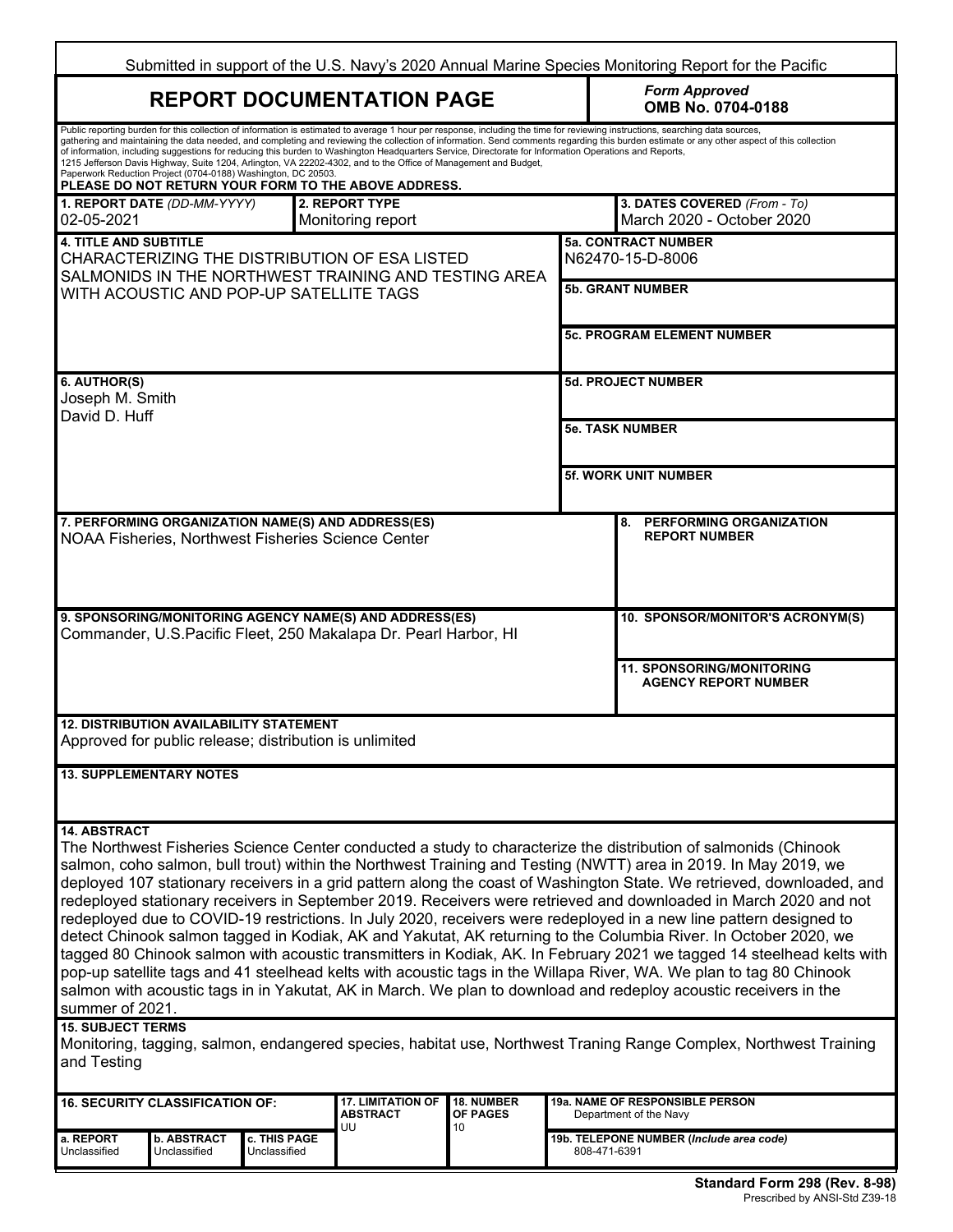### **Abstract:**

The Northwest Fisheries Science Center conducted a study to characterize the distribution of salmonids (Chinook salmon, coho salmon, bull trout) within the Northwest Training and Testing (NWTT) area in 2019. In May 2019, we deployed 107 stationary receivers in a grid pattern along the coast of Washington State. We retrieved, downloaded, and redeployed stationary receivers in September 2019. Receivers were retrieved and downloaded in March 2020 and not redeployed due to COVID-19 restrictions. In July 2020, receivers were redeployed in a new line pattern designed to detect Chinook salmon tagged in Kodiak, AK and Yakutat, AK returning to the Columbia River. In October 2020, we tagged 80 Chinook salmon with acoustic transmitters in Kodiak, AK. In February 2021 we tagged 14 steelhead kelts with pop-up satellite tags and 41 steelhead kelts with acoustic tags in the Willapa River, WA. We plan to tag 80 Chinook salmon with acoustic tags in in Yakutat, AK in March. We plan to download and redeploy acoustic receivers in the summer of 2021.

#### **Background**:

The U.S. Navy conducts military training and testing in Pacific Northwest range areas to prepare combat-ready military forces, whereas NOAA Fisheries is responsible for managing threatened and endangered species in marine waters and providing permits to the U.S. Navy for incidental take and letters of authorization for training and testing activities. NOAA Fisheries and the U.S. Navy share the common goals of minimizing the impact of military training and testing activities on endangered species without compromising training and testing efforts and of reducing adverse environmental effects. This work provides vital geographic and distributional data within the Navy's range areas, allowing the Navy the flexibility to proceed with training and testing activities while providing protective measures for both salmonids and killer whales.

The U. S. Navy Pacific Fleet funded an unprecedented study at the NOAA Northwest Fisheries Science Center to fill an important knowledge gap regarding the relationship between salmonids and critically endangered southern resident killer whales (SRKW) along the Washington Coast. This project characterized the ocean distribution of salmon using acoustic and satellite tags to understand how salmon affect the distribution and effort expended by foraging SRKW, thus affecting their survival. This internationally coordinated effort with scientists from the Canadian Department of Fisheries and Oceans, the University of Washington, Oregon State University, and others largely began in late April 2019; acoustic receivers have been deployed along hundreds of miles of the Washington Coast and to date 222 Chinook salmon, 35 coho salmon, 17 bull trout, and 55 steelhead kelts have been captured, tagged, and tracked. An additional 80 Chinook salmon are scheduled to be tagged Yakutat, AK in March 2021.

#### **Summary of Tasks**:

#### *Task 1 – Augment current acoustic receiver array*

In March 2020 receivers were retrieved and were unable to redeploy due to COVID-19 restrictions. In July 2020 we were able to redeploy receivers in a new configuration designed to detect Chinook salmon tagged in Alaska. These receivers were deployed in three lines (North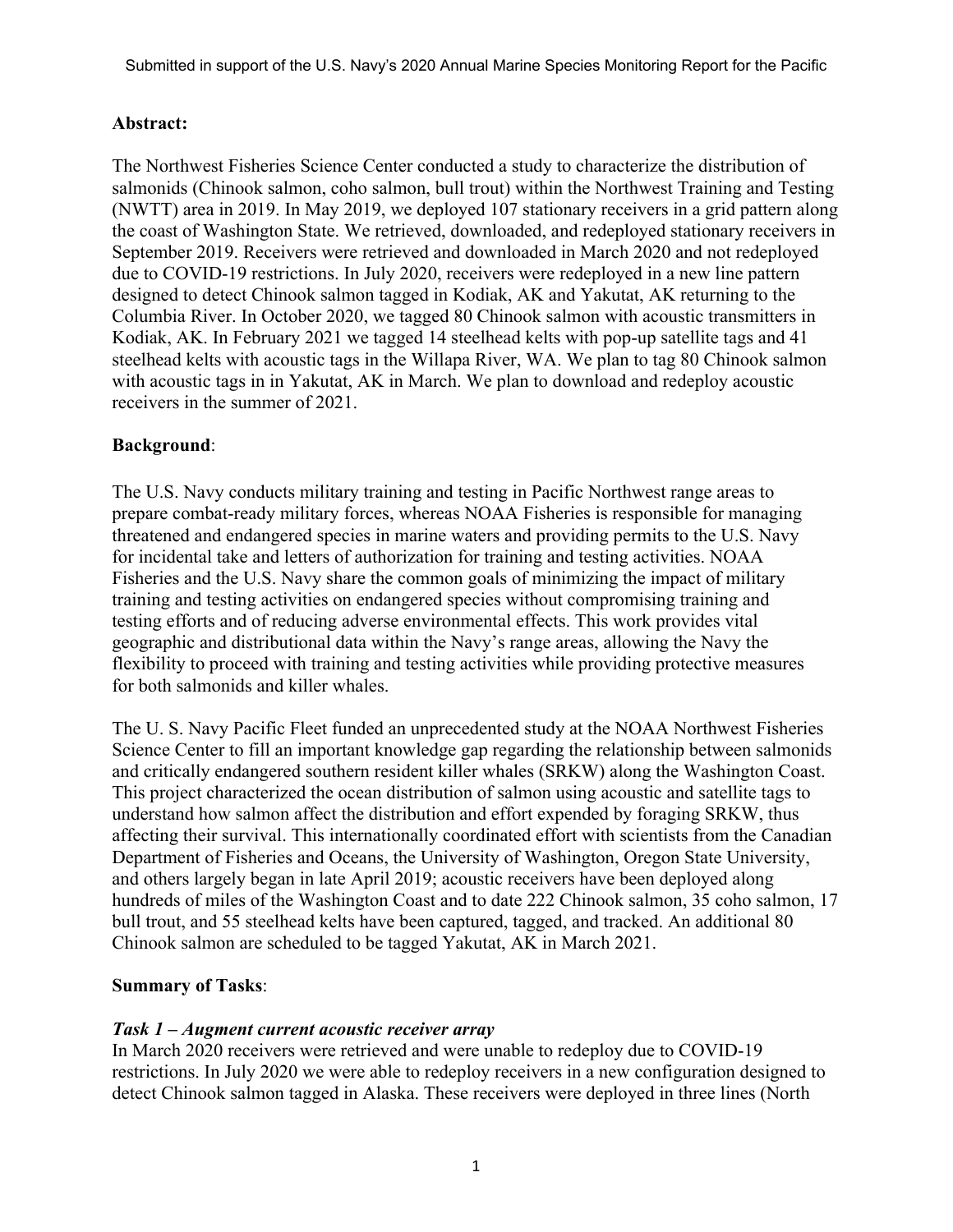Jetty-NJ 1-km spacing, Long beach – LB 1-km spacing, and Willapa – W 4-km spacing) perpendicular to the coast of Washington state (Figure 1). An additional 4 receivers will be deployed in February 2021 across the mouth of the Columbia River (1-km spacing) to determine river entry timing. These receivers will allow us to determine migration route details including the distance from shore (inside or outside the NWTT) and timing of Chinook salmon as they return to the Columbia River along the coastal shelf of Washington State. Receivers will be downloaded and redeployed in the summer of 2021.

# *Task 2 - Tag Chinook salmon with acoustic tags in Alaska*

**Chinook - Kodiak, AK**: We implanted Vemco V16 acoustic tags in 80 Chinook salmon (48.5 – 80 cm fork length) in the coastal waters of Kodiak Alaska between 16 October 2020 and 28 October 2020 (Table 1). Scales and fin clips were collected to determine natal river origin, age, and life history (ocean migration as a sub-yearling vs. yearling) of each individual.

**Chinook - Yakutat, AK:** We plan to implant Vemco V16 acoustic tags in 80 Chinook salmon in the coastal waters of Yakutat Alaska in March 2021. We will also collect scales and fin clips to determine natal river origin, age, and life history (ocean migration as a sub-yearling vs. yearling) of each individual.

**Steelhead – Willapa, WA:** In addition to tagging Chinook salmon in Alaska, we were able to deploy 41 Vemco V9 acoustic tags (52-82 cm fork length) and 14 pop-up satellite tags (PSAT) on steelhead kelts (66 – 84 cm fork length) on 03 February 2021 (Table 2 acoustic tags, Table 3 PSAT). Fish were collected at the Forks Creek Hatchery in Raymond, WA. Steelhead tagged with PSAT tags were transported to the mouth of Willapa Bay, outfitted with a Wildlife Computers miniPAT tag using methods developed by Michael Courtney and Andy Seitz (University of Alaska Fairbanks), and released. This work was scheduled for year 1 of this project but was delayed due to logistical constraints. PSAT tags are scheduled to release 120 days ( $n = 5$ ) and 180 days ( $n = 9$ ) after deployment. Tags will log temperature, depth, and light intensity. Data will be transmitted via satellite at 450 second intervals. The light intensity measurements will allow us to construct an estimated trajectory path for each individual. From this, we will be able to estimate the amount of time spent within and outside of the NWTT during the tag deployment. The miniPAT ARGOS fees are being covered by the Animal Tracking Network (ATN) and these data will be available via the ATN website. Data from acoustically tagged steelhead will provide survival and directional data that can help inform use of the NWTT by steelhead.

**Collaborations:** This project collaborates with other Navy funded protects including Andy Seitz (UAF, Chinook salmon), Michael Courtney (UAF, Chinook salmon), Laura Heironimus (WDFW, green sturgeon), and Mary Moser (green sturgeon). All projects share data to improve the overall impact of each independent study.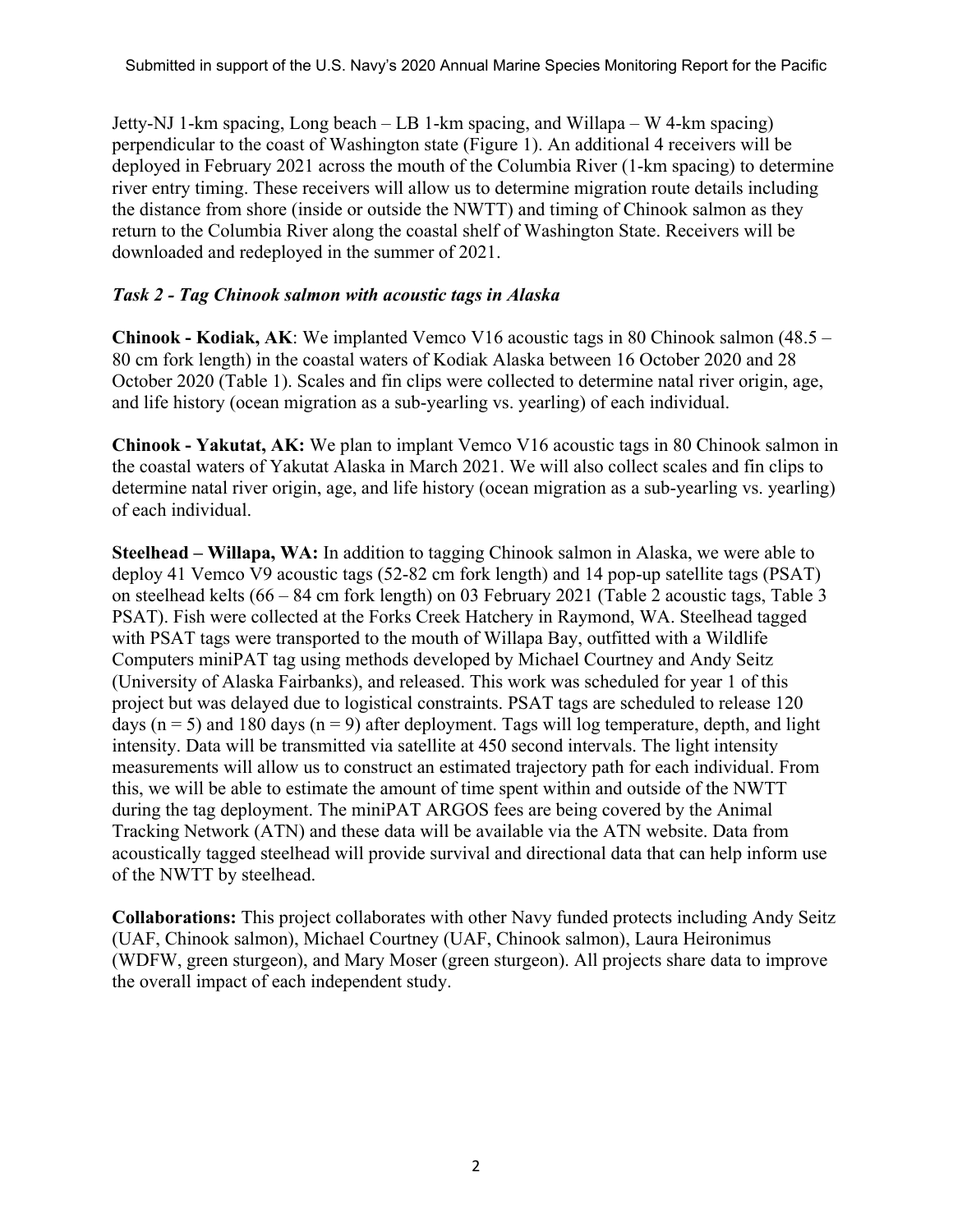## **Figure 1. Acoustic receiver locations from this project as well as other collaborators that share data.**



2021 Acoustic Receiver Locations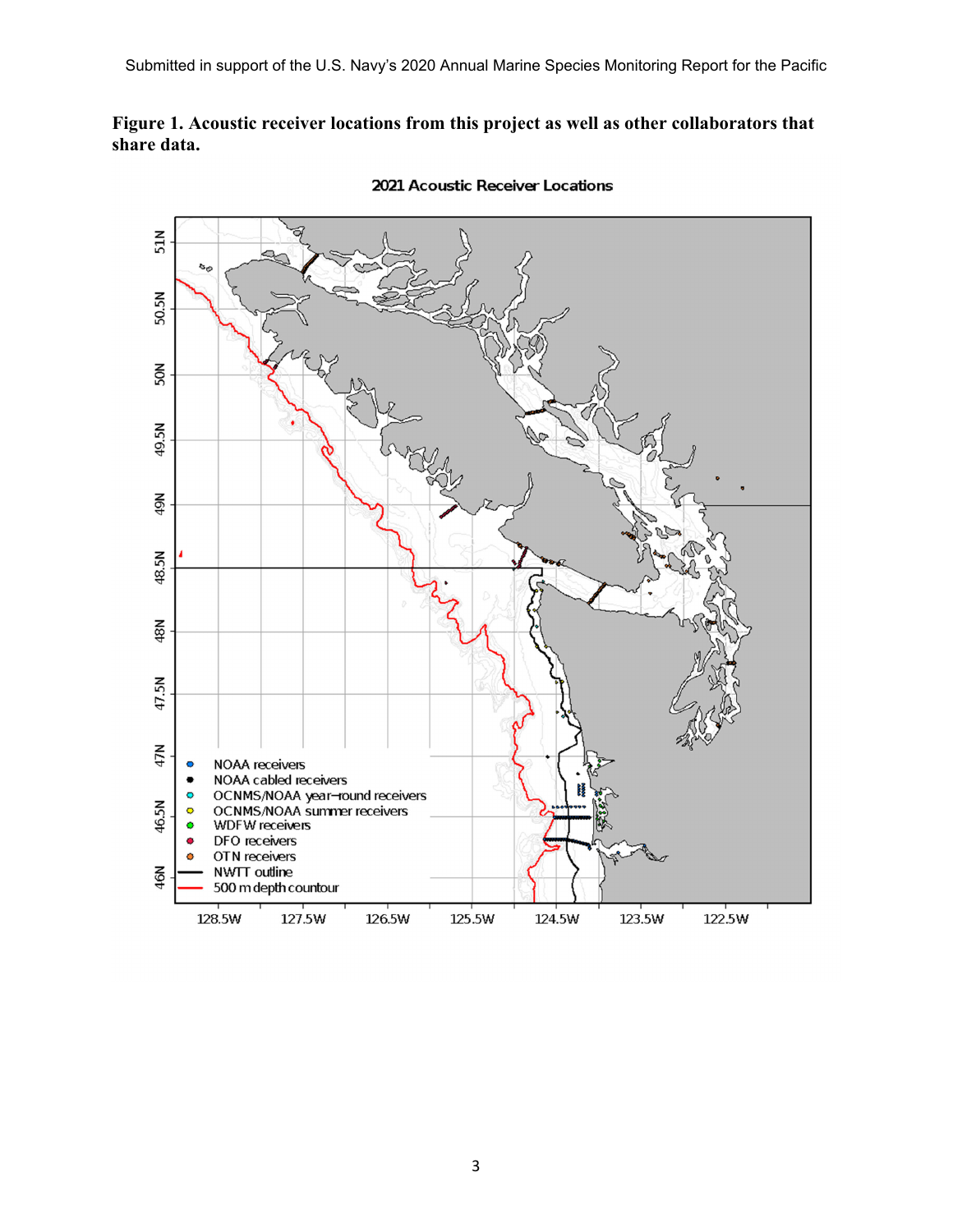| #              | <b>Species</b> | <b>VEMCO</b><br>ID | <b>Mark</b>     | <b>Deploy</b><br>date | <b>Deploy</b><br><b>Time</b><br><b>AKST</b> | Fork<br>Length<br>cm | <b>Deploy</b><br>latitude | <b>Deploy</b><br>longitude |
|----------------|----------------|--------------------|-----------------|-----------------------|---------------------------------------------|----------------------|---------------------------|----------------------------|
| 1              | Chinook        | 2395               | None            | 2020-10-16            | 09:25                                       | 58                   | 57.85132                  | $-152.27163$               |
| $\overline{c}$ | Chinook        | 2396               | None            | 2020-10-16            | 10:05                                       | 64                   | 57.85132                  | $-152.27127$               |
| 3              | Chinook        | 2397               | None            | 2020-10-16            | 10:10                                       | 65                   | 57.85252                  | $-152.26738$               |
| 4              | Chinook        | 2398               | None            | 2020-10-16            | 11:29                                       | 76                   | 57.85103                  | $-152.27373$               |
| 5              | Chinook        | 2399               | None            | 2020-10-17            | 12:52                                       | 70                   | 57.85078                  | $-152.27502$               |
| 6              | Chinook        | 2400               | None            | 2020-10-17            | 16:27                                       | 74                   | 57.86447                  | $-152.26743$               |
| 7              | Chinook        | 2401               | None            | 2020-10-17            | 16:38                                       | 81.5                 | 57.85028                  | $-152.26532$               |
| 8              | Chinook        | 2402               | None            | 2020-10-18            | 09:08                                       | 80                   | 57.85442                  | $-152.27048$               |
| 9              | Chinook        | 2403               | None            | 2020-10-18            | 09:37                                       | 58                   | 57.85442                  | $-152.27048$               |
| 10             | Chinook        | 2404               | None            | 2020-10-18            | 9:46                                        | 59                   | 57.85442                  | $-152.27048$               |
| 11             | Chinook        | 2405               | None            | 2020-10-18            | 09:51                                       | 60                   | 57.85442                  | $-152.27048$               |
| 12             | Chinook        | 2406               | None            | 2020-10-18            | 10:01                                       | 63                   | 57.85070                  | $-152.26375$               |
| 13             | Chinook        | 2407               | None            | 2020-10-18            | 10:24                                       | 66                   | 57.85380                  | $-152.25618$               |
| 14             | Chinook        | 2408               | None            | 2020-10-18            | 10:45                                       | 61                   | 57.85605                  | $-152.26870$               |
| 15             | Chinook        | 2409               | Adipose<br>clip | 2020-10-18            | 11:02                                       | 66                   | 57.85248                  | $-152.27037$               |
| 16             | Chinook        | 2410               | None            | 2020-10-18            | 12:22                                       | 64                   | 57.85648                  | $-152.26753$               |
| 17             | Chinook        | 2411               | None            | 2020-10-18            | 14:09                                       | 75                   | 57.84135                  | $-152.21767$               |
| 18             | Chinook        | 2412               | None            | 2020-10-18            | 14:28                                       | 77                   | 57.84063                  | $-152.21590$               |
| 19             | Chinook        | 2413               | None            | 2020-10-18            | 14:45                                       | 63                   | 57.84063                  | $-152.21590$               |
| 20             | Chinook        | 2414               | None            | 2020-10-18            | 14:53                                       | 72                   | 57.84063                  | $-152.21590$               |
| 21             | Chinook        | 2415               | None            | 2020-10-18            | 14:53                                       | 65                   | 57.84063                  | $-152.21590$               |
|                | 22 Chinook     | 2416               | None            | 2020-10-18            | 14:58                                       | $70\,$               | 57.84208                  | $-152.21523$               |
| 23             | Chinook        | 2417               | Adipose<br>clip | 2020-10-18            | 15:04                                       | 65                   | 57.84208                  | $-152.21523$               |
| 24             | Chinook        | 2418               | Adipose<br>clip | 2020-10-18            | 15:19                                       | 62                   | 57.84208                  | $-152.21523$               |
| 25             | Chinook        | 2419               | Adipose<br>clip | 2020-10-18            | 15:22                                       | 65                   | 57.84208                  | $-152.21523$               |
| 26             | Chinook        | 2420               | None            | 2020-10-18            | 15:36                                       | 64                   | 57.84208                  | $-152.21523$               |
| 27             | Chinook        | 2421               | None            | 2020-10-18            | 15:47                                       | 71                   | 57.83928                  | $-152.21723$               |
| 28             | Chinook        | 2422               | None            | 2020-10-18            | 16:47                                       | 74                   | 57.83587                  | $-152.21850$               |

**Table 1. Tagging metadata for Chinook salmon tagged with Vemco V16 acoustic tags in Kodiak, AK.**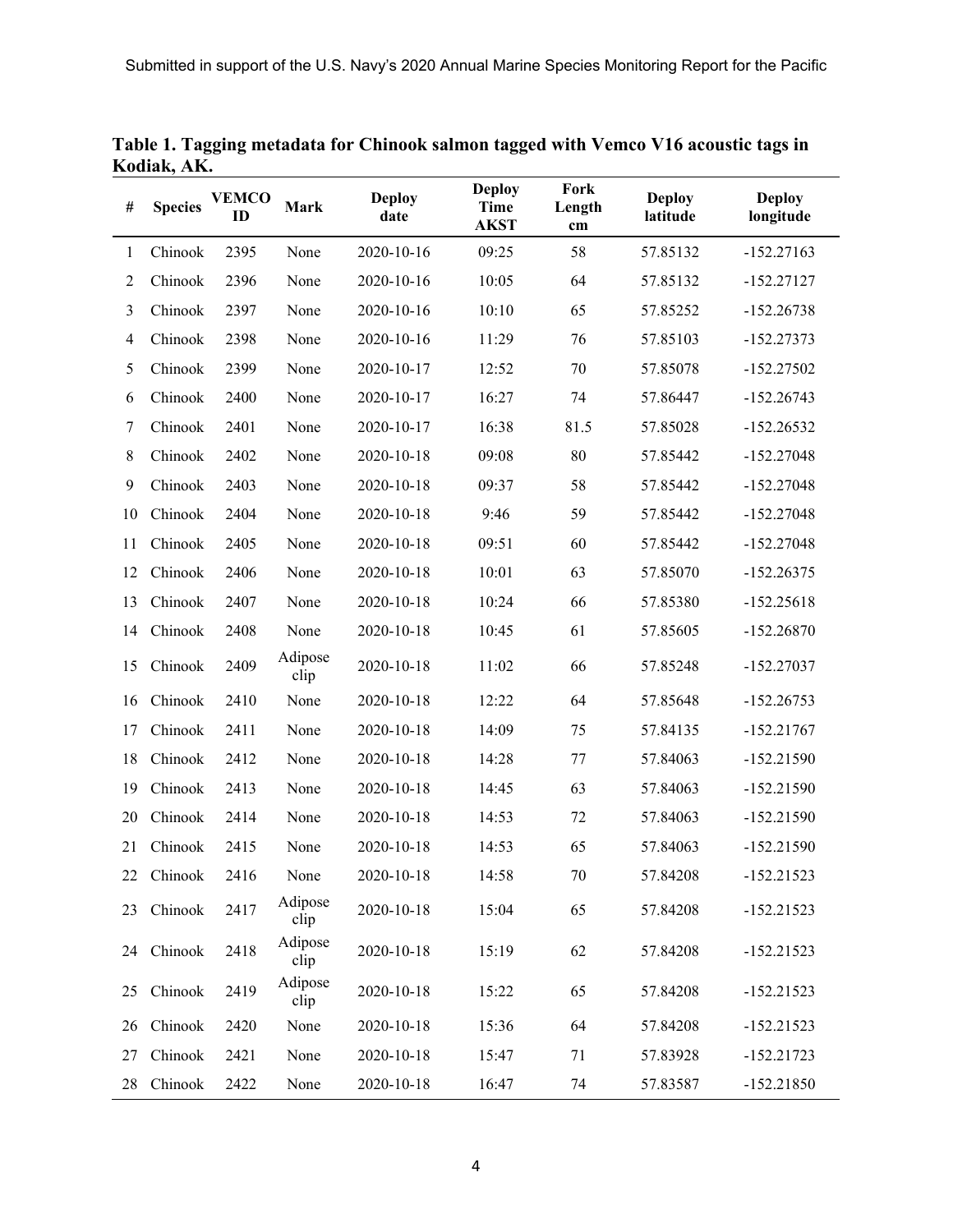| $\#$ | <b>Species</b> | <b>VEMCO</b><br>ID | <b>Mark</b>     | <b>Deploy</b><br>date | <b>Deploy</b><br><b>Time</b><br><b>AKST</b> | Fork<br>Length<br>cm | <b>Deploy</b><br>latitude | <b>Deploy</b><br>longitude |
|------|----------------|--------------------|-----------------|-----------------------|---------------------------------------------|----------------------|---------------------------|----------------------------|
| 29   | Chinook        | 2423               | None            | 2020-10-18            | 17:09                                       | 69                   | 57.83953                  | $-152.21553$               |
| 30   | Chinook        | 2424               | Adipose<br>clip | 2020-10-19            | 09:19                                       | 79                   | 57.84648                  | $-152.27077$               |
| 31   | Chinook        | 2425               | None            | 2020-10-19            | 09:27                                       | 66                   | 57.84648                  | $-152.27077$               |
| 32   | Chinook        | 2426               | None            | 2020-10-19            | 09:37                                       | 68                   | 57.84726                  | $-152.27177$               |
| 33   | Chinook        | 2427               | None            | 2020-10-19            | 09:55                                       | 69                   | 57.84400                  | $-152.27443$               |
| 34   | Chinook        | 2428               | None            | 2020-10-19            | 10:05                                       | 77                   | 57.84468                  | -152.27339                 |
| 35   | Chinook        | 2429               | None            | 2020-10-19            | 10:40                                       | 77                   | 57.84641                  | $-152.27055$               |
| 36   | Chinook        | 2430               | None            | 2020-10-19            | 11:00                                       | 60                   | 57.84960                  | $-152.27052$               |
| 37   | Chinook        | 2431               | None            | 2020-10-19            | 11:22                                       | 53                   | 57.84951                  | $-152.27100$               |
| 38   | Chinook        | 2432               | Adipose<br>clip | 2020-10-19            | 11:35                                       | 67                   | 57.84448                  | $-152.27247$               |
| 39   | Chinook        | 2433               | Adipose<br>clip | 2020-10-21            | 09:45                                       | 70                   | 57.84570                  | $-152.27264$               |
| 40   | Chinook        | 2434               | None            | 2020-10-21            | 10:31                                       | 55                   | 57.84509                  | $-152.26724$               |
| 41   | Chinook        | 2435               | None            | 2020-10-21            | 10:36                                       | 70                   | 57.84691                  | $-152.27132$               |
| 42   | Chinook        | 2436               | None            | 2020-10-21            | 10:47                                       | 60                   | 57.85206                  | $-152.26817$               |
| 43   | Chinook        | 2437               | Adipose<br>clip | 2020-10-21            | 11:20                                       | 57                   | 57.84451                  | $-152.27272$               |
| 44   | Chinook        | 2438               | None            | 2020-10-21            | 11:34                                       | 57                   | 57.84451                  | $-152.27272$               |
| 45   | Chinook        | 2439               | Adipose<br>clip | 2020-10-21            | 11:51                                       | 54                   | 57.84116                  | -152.27399                 |
| 46   | Chinook        | 2440               | None            | 2020-10-21            | 11:51                                       | 60                   | 57.84116                  | -152.27399                 |
| 47   | Chinook        | 2441               | Adipose<br>clip | 2020-10-21            | 12:34                                       | 65                   | 57.84236                  | $-152.27636$               |
| 48   | Chinook        | 2442               | None            | 2020-10-21            | 12:51                                       | 74                   | 57.84209                  | $-152.27877$               |
| 49   | Chinook        | 2443               | None            | 2020-10-21            | 13:01                                       | 64                   | 57.84209                  | $-152.27877$               |
| 50   | Chinook        | 2444               | None            | 2020-10-21            | 13:08                                       | 48.5                 | 57.84468                  | $-152.27114$               |
| 51   | Chinook        | 2445               | None            | 2020-10-21            | 13:27                                       | 53.5                 | 57.84523                  | $-152.27252$               |
| 52   | Chinook        | 2446               | None            | 2020-10-21            | 13:48                                       | 54                   | 57.84546                  | $-152.27244$               |
| 53   | Chinook        | 2447               | Adipose<br>clip | 2020-10-21            | 14:03                                       | 70                   | 57.84546                  | $-152.27244$               |
| 54   | Chinook        | 2448               | Adipose<br>clip | 2020-10-21            | 14:37                                       | 57                   | 57.84364                  | $-152.27524$               |
| 55   | Chinook        | 2449               | None            | 2020-10-21            | 15:13                                       | 74                   | 57.84648                  | $-152.27163$               |
| 56   | Chinook        | 2450               | None            | 2020-10-21            | 15:41                                       | 66                   | 57.82887                  | $-152.29293$               |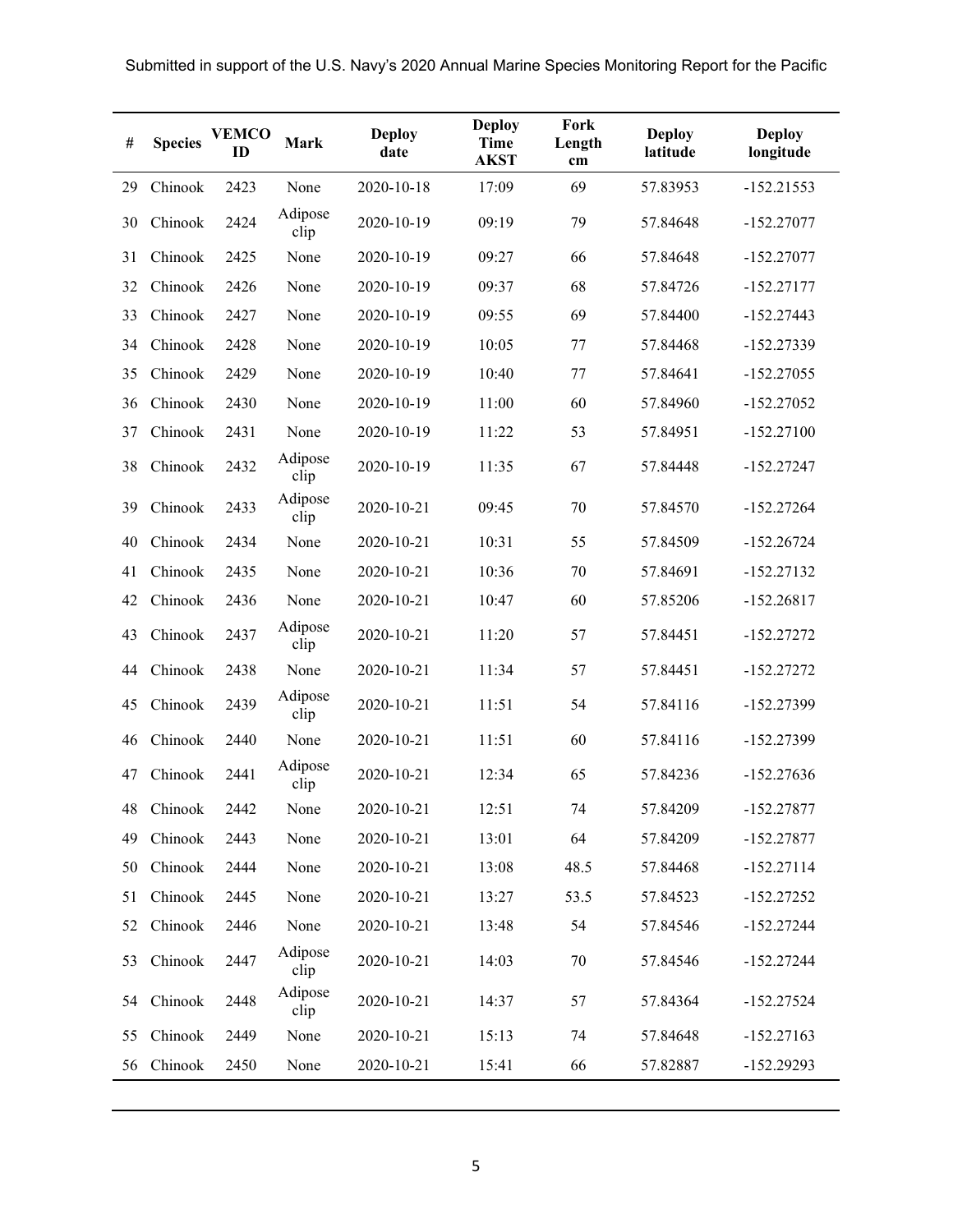| #  |         | <b>Species VEMCO</b><br>ID | Mark            | <b>Deploy</b><br>date | <b>Deploy</b><br>Time<br><b>AKST</b> | Fork<br>Length<br>cm | <b>Deploy</b><br>latitude | <b>Deploy</b><br>longitude |
|----|---------|----------------------------|-----------------|-----------------------|--------------------------------------|----------------------|---------------------------|----------------------------|
| 57 | Chinook | 2451                       | Adipose<br>clip | 2020-10-24            | 10:48                                | 67                   | 57.84301                  | $-152.27383$               |
| 58 | Chinook | 2452                       | Adipose<br>clip | 2020-10-24            | 11:08                                | 53                   | 57.84281                  | $-152.26907$               |
| 59 | Chinook | 2453                       | Adipose<br>clip | 2020-10-24            | 11:34                                | 56.5                 | 57.85085                  | $-152.26972$               |
| 60 | Chinook | 2454                       | None            | 2020-10-24            | 11:50                                | 64                   | 57.84652                  | $-152.27069$               |
| 61 | Chinook | 2455                       | None            | 2020-10-24            | 11:55                                | 65                   | 57.84339                  | $-152.27254$               |
| 62 | Chinook | 2457                       | None            | 2020-10-24            | 12:29                                | 71                   | 57.84608                  | $-152.27260$               |
| 63 | Chinook | 2456                       | None            | 2020-10-24            | 13:02                                | 63                   | 57.84424                  | $-152.27358$               |
| 64 | Chinook | 2458                       | None            | 2020-10-24            | 13:06                                | 72                   | 57.84252                  | $-152.27470$               |
| 65 | Chinook | 2459                       | None            | 2020-10-24            | 13:42                                | 64                   | 57.84980                  | $-152.27089$               |
| 66 | Chinook | 2460                       | None            | 2020-10-24            | 14:07                                | 70                   | 57.84798                  | $-152.27168$               |
| 67 | Chinook | 2461                       | None            | 2020-10-24            | 15:10                                | 53                   | 57.84692                  | $-152.27107$               |
| 68 | Chinook | 2462                       | None            | 2020-10-24            | 15:18                                | 66                   | 57.84507                  | $-152.27283$               |
| 69 | Chinook | 2463                       | None            | 2020-10-24            | 15:26                                | 73                   | 57.84491                  | $-152.27387$               |
| 70 | Chinook | 2464                       | None            | 2020-10-24            | 15:32                                | 64                   | 57.84572                  | $-152.27438$               |
| 71 | Chinook | 2465                       | None            | 2020-10-24            | 15:36                                | 69                   | 57.84323                  | $-152.27599$               |
| 72 | Chinook | 2466                       | None            | 2020-10-24            | 15:50                                | 63                   | 57.84442                  | $-152.27533$               |
| 73 | Chinook | 2467                       | None            | 2020-10-24            | 15:55                                | 68                   | 57.84281                  | $-152.27600$               |
| 74 | Chinook | 2468                       | None            | 2020-10-24            | 16:04                                | 68                   | 57.84619                  | $-152.27147$               |
| 75 | Chinook | 2469                       | None            | 2020-10-24            | 16:24                                | 63                   | 57.84445                  | $-152.27565$               |
| 76 | Chinook | 2470                       | None            | 2020-10-24            | 16:40                                | 89                   | 57.84327                  | $-152.27774$               |
| 77 | Chinook | 2471                       | Adipose<br>clip | 2020-10-24            | 16:55                                | 73                   | 57.84633                  | $-152.27297$               |
| 78 | Chinook | 2473                       | None            | 2020-10-27            | 14:27                                | 79                   | 57.84008                  | $-152.21730$               |
| 79 | Chinook | 2474                       | None            | 2020-10-27            | 15:05                                | 56                   | 57.84210                  | $-152.21700$               |
| 80 | Chinook | 2472                       | None            | 2020-10-28            | 12:36                                | 79                   | 57.64193                  | $-152.15257$               |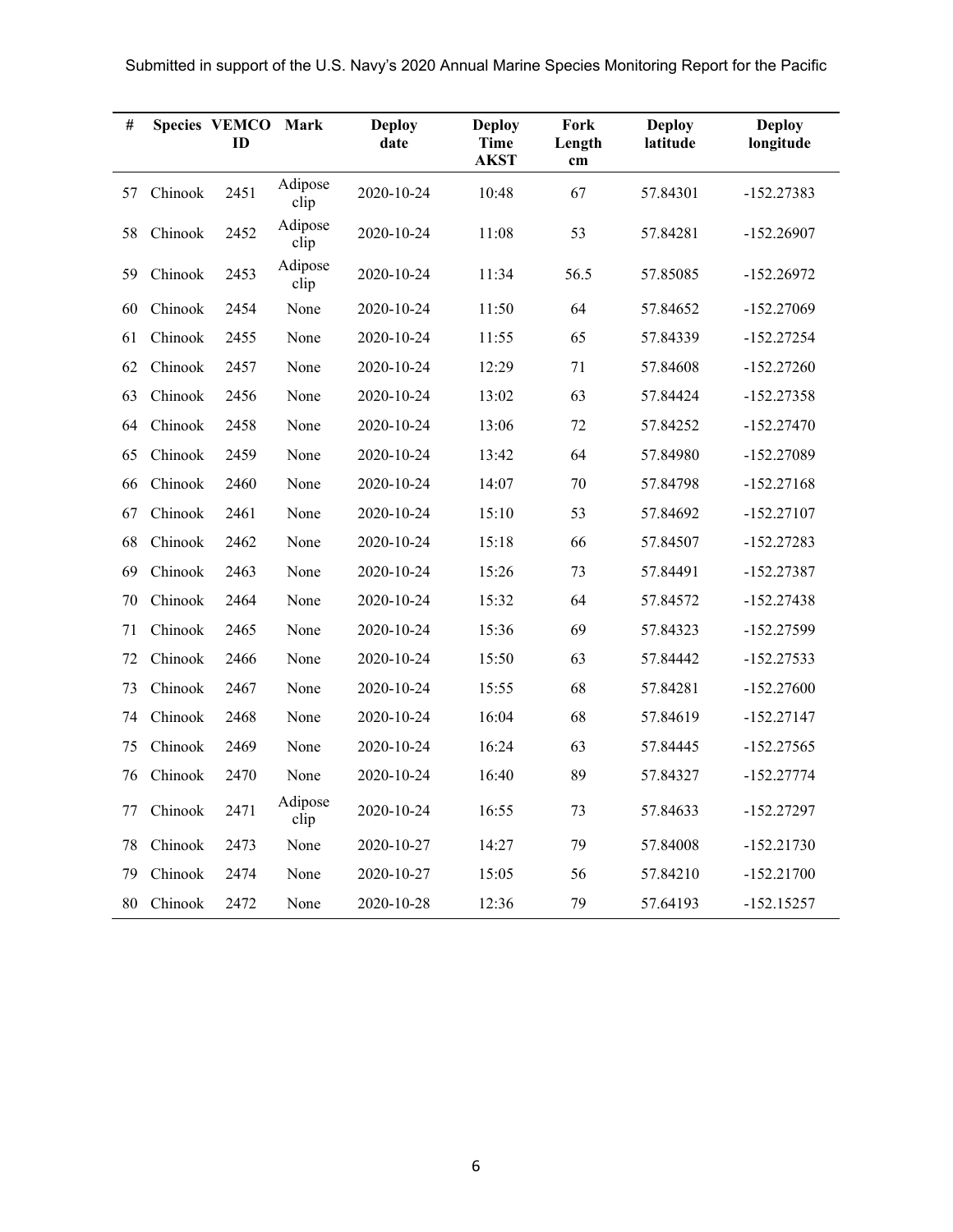| # | <b>Species</b> | Date                    | Hatchery/Wild | cm   | <b>Length VEMCO</b><br>code |
|---|----------------|-------------------------|---------------|------|-----------------------------|
| 1 |                | Steelhead 2021-02-03    | W             | 74   | 7538                        |
| 2 |                | Steelhead 2021-02-03    | W             | 71   | 7546                        |
| 3 |                | Steelhead 2021-02-03    | W             | 63   | 7556                        |
| 4 |                | Steelhead 2021-02-03    | H             | 67   | 7532                        |
| 5 |                | Steelhead 2021-02-03    | H             | 74   | 7537                        |
| 6 |                | Steelhead 2021-02-03    | Η             | 79   | 7551                        |
| 7 |                | Steelhead 2021-02-03    | H             | 72   | 7543                        |
| 8 |                | Steelhead 2021-02-03    | H             | 65   | 7557                        |
| 9 |                | Steelhead 2021-02-03    | Η             | 80   | 7552                        |
|   |                | 10 Steelhead 2021-02-03 | Η             | 79   | 7553                        |
|   |                | 11 Steelhead 2021-02-03 | Η             | 80   | 7539                        |
|   |                | 12 Steelhead 2021-02-03 | H             | 65   | 7534                        |
|   |                | 13 Steelhead 2021-02-03 | H             | 78   | 7462                        |
|   |                | 14 Steelhead 2021-02-03 | Η             | 62   | 7531                        |
|   |                | 15 Steelhead 2021-02-03 | H             | 72   | 7544                        |
|   |                | 16 Steelhead 2021-02-03 | Η             | 80   | 7558                        |
|   |                | 17 Steelhead 2021-02-03 | Η             | 58   | 7542                        |
|   |                | 18 Steelhead 2021-02-03 | Η             | 79   | 7545                        |
|   |                | 19 Steelhead 2021-02-03 | Η             | 52   | 7548                        |
|   |                | 20 Steelhead 2021-02-03 | H             | 63.6 | 7535                        |
|   |                | 21 Steelhead 2021-02-03 | Η             | 78   | 7549                        |
|   |                | 22 Steelhead 2021-02-03 | Η             | 79   | 7550                        |
|   |                | 23 Steelhead 2021-02-03 | н             | 62.5 | 7533                        |
|   |                | 24 Steelhead 2021-02-03 | Η             | 67   | 7555                        |
|   |                | 25 Steelhead 2021-02-03 | Η             | 62.5 | 7541                        |
|   |                | 26 Steelhead 2021-02-03 | Η             | 60   | 7540                        |
|   |                | 27 Steelhead 2021-02-03 | Н             | 59   | 7547                        |
|   |                | 28 Steelhead 2021-02-03 | H             | 58.5 | 7536                        |
|   |                | 29 Steelhead 2021-02-03 | Н             | 64   | 17335                       |
|   |                | 30 Steelhead 2021-02-03 | H             | 59   | 17333                       |

**Table 2. Tagging metadata for steelhead tagged with acoustic tags in Willapa Bay, WA. Tagged steelhead are being held at the Forks Creek Hatchery and will be released on 09 February 2021.**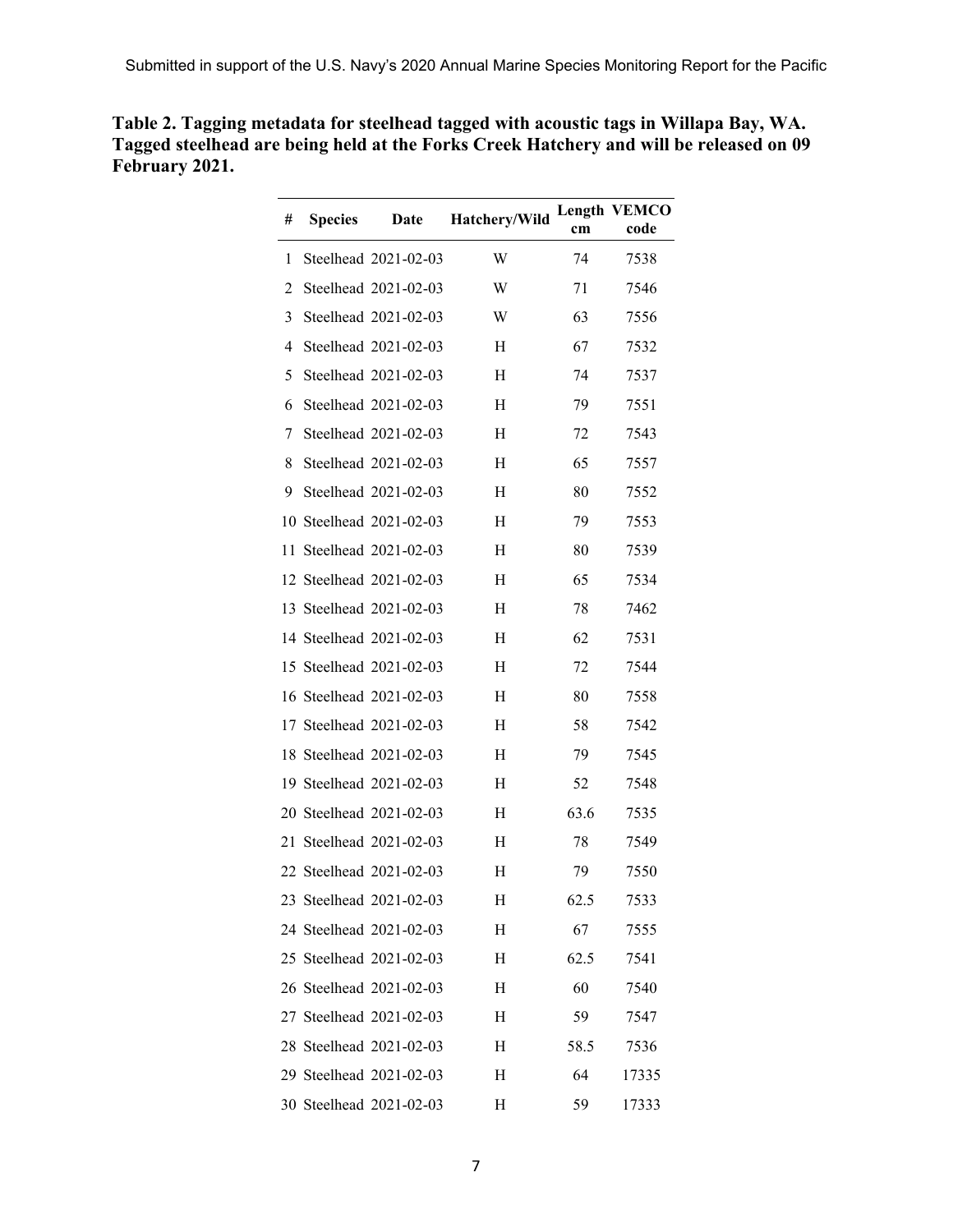| # | <b>Species</b> | Date                    | Hatchery/Wild | cm   | Length VEMCO<br>code |
|---|----------------|-------------------------|---------------|------|----------------------|
|   |                | 31 Steelhead 2021-02-03 | H             | 68   | 17364                |
|   |                | 32 Steelhead 2021-02-03 | H             | 60.5 | 17352                |
|   |                | 33 Steelhead 2021-02-03 | H             | 65.5 | 17359                |
|   |                | 34 Steelhead 2021-02-03 | H             | 61   | 17363                |
|   |                | 35 Steelhead 2021-02-03 | H             | 81   | 17353                |
|   |                | 36 Steelhead 2021-02-03 | H             | 82   | 17351                |
|   |                | 37 Steelhead 2021-02-03 | H             | 81   | 17332                |
|   |                | 38 Steelhead 2021-02-03 | H             | 61   | 17358                |
|   |                | 39 Steelhead 2021-02-03 | H             | 61.5 | 17349                |
|   |                | 40 Steelhead 2021-02-03 | H             | 67   | 17356                |
|   |                | 41 Steelhead 2021-02-03 | H             | 62   | 17338                |